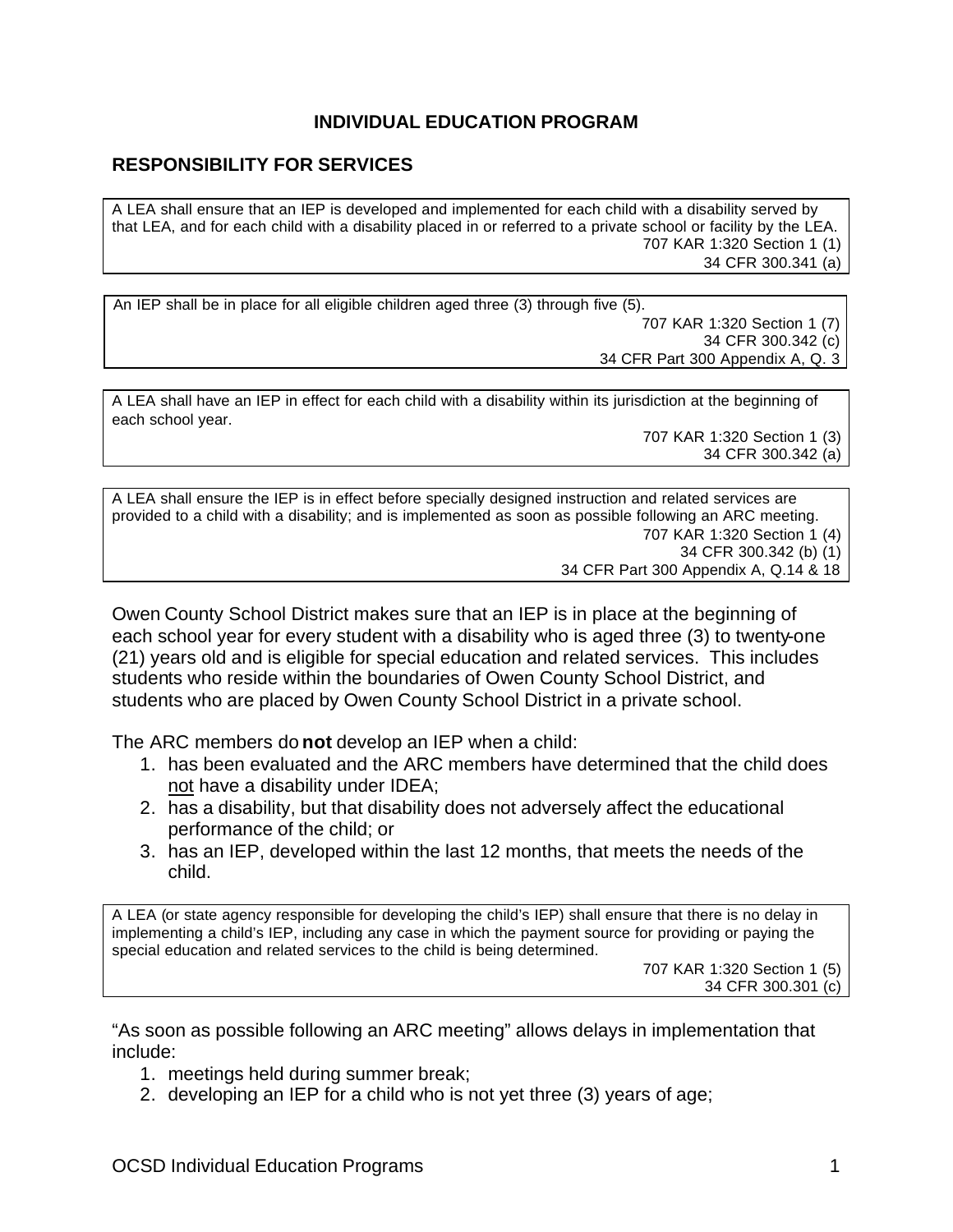- 3. circumstances that require a short delay (e.g., working out transportation arrangements); OR
- 4. awaiting parent consent for the initial provision of services.

Owen County School District provides services directly through staff assignment or creation of resources, or indirectly by contracting with another public or private agency, or through other arrangements.

The ARC Chairperson assigns a case manager for every child with an IEP. The case manager tracks the delivery of all services and reports to the ARC Chairperson in a timely manner if any service is not being delivered in accordance with the IEP. If an identified educational need addressed on an IEP requires a service not currently or directly available from Owen County School District, or when a service is not being provided, the ARC Chairperson notifies the DoSE to make arrangements for delivery of services. These arrangements may include expanding current services, starting new services, or contracting for services.

If the ARC Chairperson and DoSE are unable to arrange for delivery of an identified service, the DoSE contacts KDE for assistance, including obtaining training and support in the identified area of need. The DoSE maintains records (correspondence, newspaper advertisements, etc.) of efforts made to obtain needed services**.**

# **IEP Accessibility**

A LEA shall ensure that; the child's IEP is accessible to each regular education teacher, special education teacher, related services provider, and other service providers who are responsible for its implementation; prior to the implementation of the IEP, each implementer is informed of his specific responsibilities related to implementing the child's IEP; and the specific accommodations, modifications, and supports are provided for the child in accordance with the IEP.

707 KAR 1:320 Section 1 (6) 34 CFR 300.342 (b) (2-3) 34 CFR Part 300 Appendix A, Q.23

The special education teacher/case manager informs each person responsible for implementation of the IEP of the specific responsibilities related to implementation by asking the implementers to sign an assurance statement.

# **IEP Form**

Each ARC uses an IEP form provided by Owen County School District for recording the content of the IEP. If the form does not have enough space for any component of the IEP, the ARC uses additional pages to fully explain each component. This IEP form:

- 1. contains the components specified by state and federal laws and regulations, as described in the remainder of these procedures; and
- 2. facilitates the flow of information for each of the planning phases.

# IEP Draft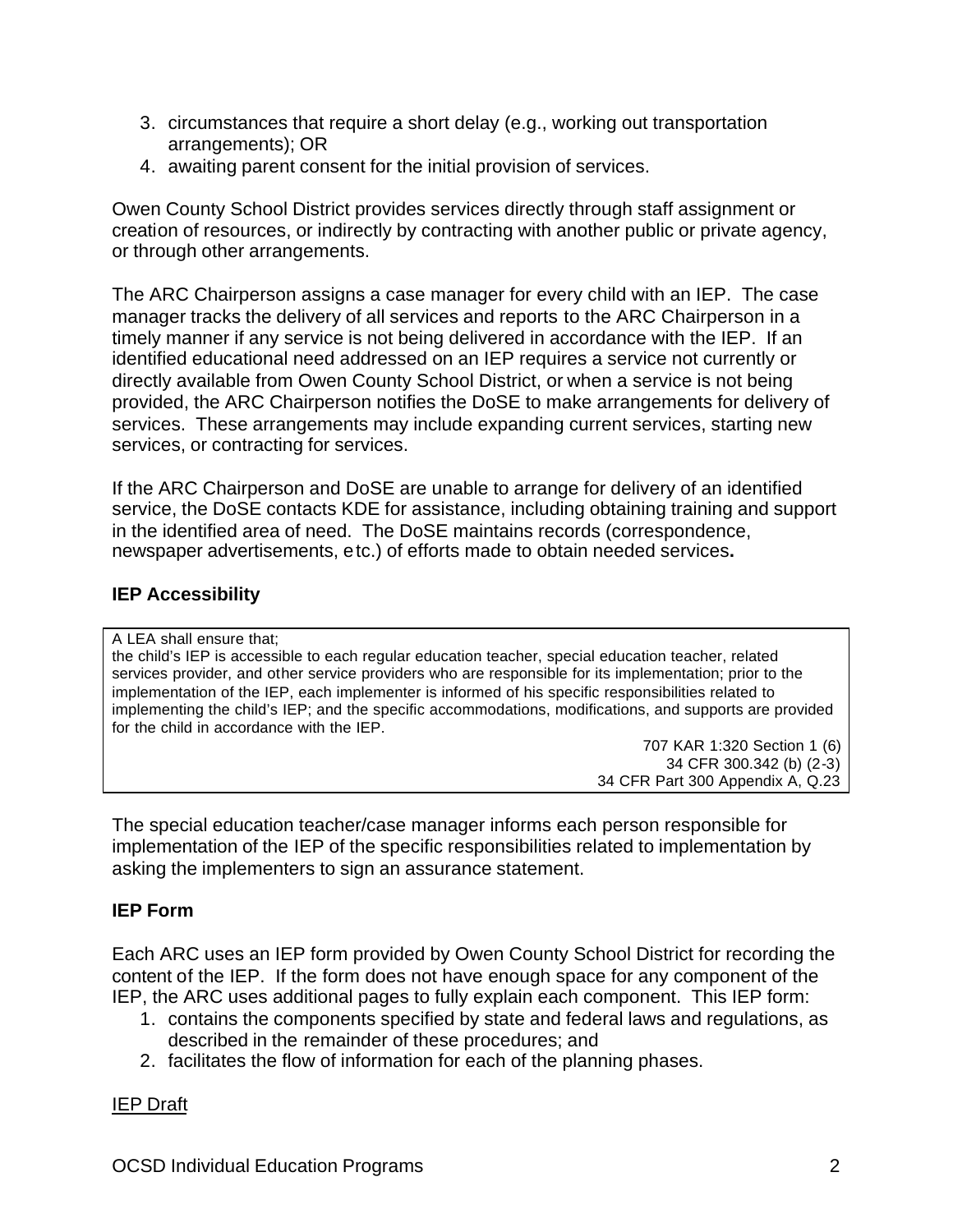Is it permissible for an agency to have the IEP completed before the IEP meeting begins? No. Agency staff may come to an IEP meeting prepared with evaluation findings and proposed recommendations regarding IEP content, but he agency must make it clear to the parents at the outset of the meting that the services proposed by the agency are only recommendations for review and discussion with the parents.

34 CFR Part 300 Appendix A, Q.32

When committee members come prepared with information related to their areas of expertise:

- 1. the ARC Chairperson makes the parents aware at the beginning of the meeting that any prepared information is for suggestion and open for review and discussion;
- 2. each piece of information is discussed; and
- 3. committee decisions are made related to finalizing the components in the final IEP document. The IEP is developed and completed during an ARC meeting to ensure input from all members.

## **TRANSITION SERVICES**

The ARC discusses transition planning prior to finalizing the IEP.

### **Preschool Transition**

For preschool age children with disabilities, a LEA must ensure a smooth and effective transition from the early intervention program to preschool; and each LEA shall participate in transition planning conferences for children with disabilities served by early intervention programs.

707 KAR 1:300 Section 1 (5-6) 34 CFR 300.125 (c)

For children receiving early intervention services under Part C, policies and procedures include a description of how the lead agency will notify the local educational agency for the area in which the child resides that the child will shortly reach the age of eligibility for preschool services under Part B of the Act, as determined in accordance with state law.

34 CFR 303.148 (b) (1)

Early Intervention Programs planning process involves the current service providers, the family of the child, and a representative of Owen County School District. The DoSE or designee participates in meetings related to transitional planning when early intervention program representatives contact Owen County School District about a child who may need preschool special education services. During the meeting, the DoSE or designee explains to the parent that services are available through Owen County School District and asks the parent if continued services are wanted. The DoSE or designee explains that not all children receiving early intervention services are eligible for special education and related services.

In the case of a child who may be eligible for preschool services under Part B of the Act, with the approval of the family of the child, convene a conference among the lead agency, the family, and the local educational agency at least 90 days, and at the discretion of the parties, up to 6 months, before the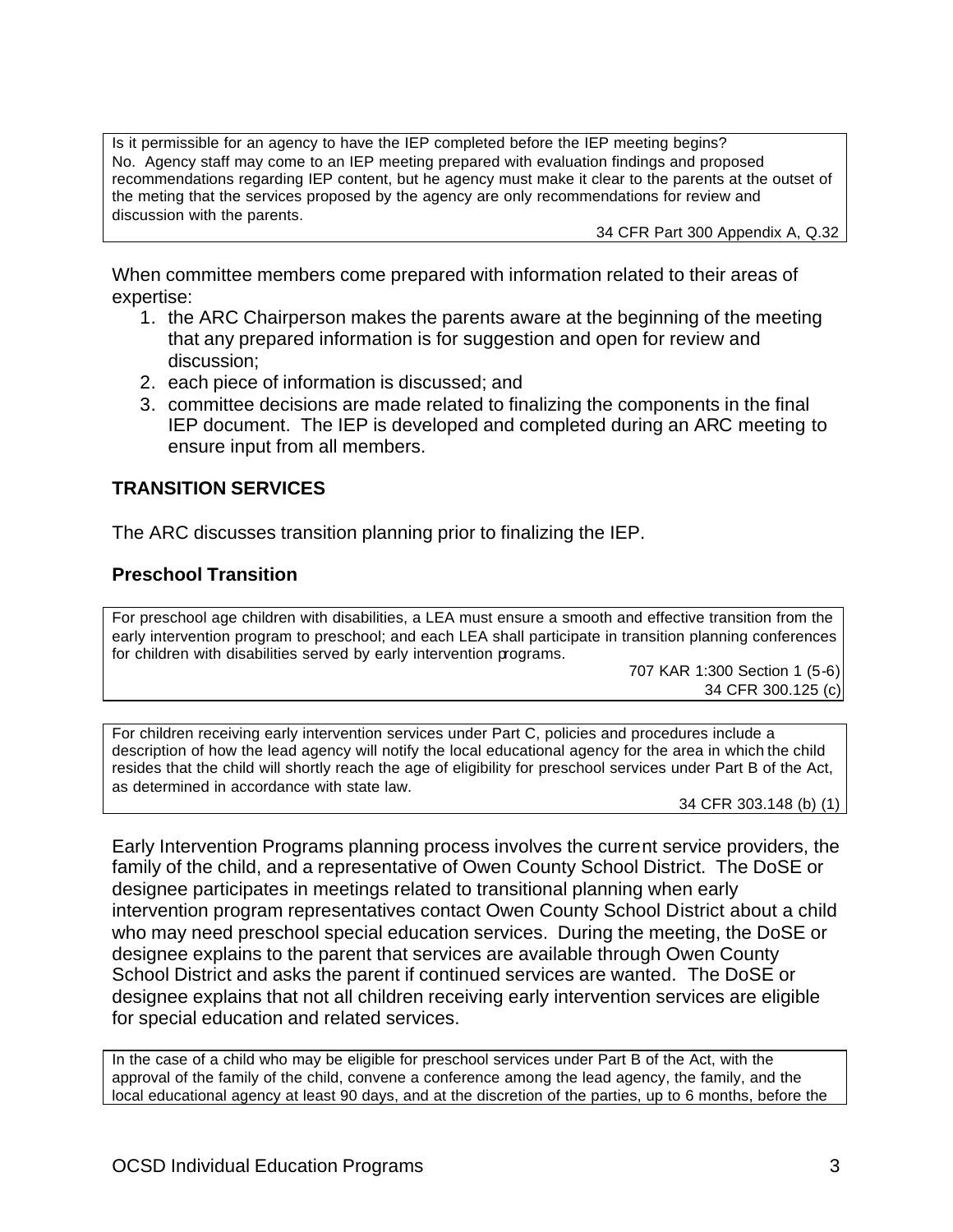child is eligible for the preschool services, to discuss any services that the child may receive. 34 CFR 303.148 (b) (2) (i)

Owen County School District participates in meetings initiated by early intervention service providers to plan for a child's transition from the early intervention program to preschool special education services available through Owen County School District. If the parent of a preschool age child chooses to pursue services for a child, Owen County School District implements a plan for the child's programmatic transition to Owen County School District's services including:

- 1. when the child will be referred to Owen County School District;
- 2. when the parent will register the child to attend Owen County School District;
- 3. when the service provider will transmit child evaluation data to Owen County School District;
- 4. the timeframe for the ARC meeting to determine if evaluation information is adequate and if the child is eligible for special education and related services; and
- 5. how the early intervention service provider will assist in making the transition from the early intervention program to the Owen County School District.

If the ARC determines the child is eligible for special education and related services, the ARC:

- 1. develops an IEP according to procedures for **IEP**;
- 2. makes a placement decision according to procedures for **ARC DETERMINATION OF PLACEMENT** in procedures for **PLACEMENT IN THE LEAST RESTRICTIVE ENVIRONMENT**; and
- 3. implements the IEP.

If the parent chooses not to continue services for the eligible child, Owen County School District's involvement in the Early Intervention Program transitional planning process ends. Annually, the DoSE notifies the parent of the availability of preschool special education and related services until the child enters Owen County School District's primary program. The DoSE or designee records the parent's decision and child information on the Intake form and enters the information in the Child Tracking System according to **CHILD TRACKING SYSTEM** in procedures for **CHILD IDENTIFICATION**. The Intake Information form and copies of annual notices are filed in the education record of the child.

### Children not Eligible for Preschool Services

In the case of a child who may not be eligible for preschool services under Part B of the Act, with the approval of the family, make reasonable efforts to convene a conference among the lead agency, the family, and providers of other appropriate services for children who are not eligible for preschool services under Part B, to discuss the appropriate services that the child may receive.

34 CFR 303.148 (b) (2) (ii)

If the ARC determines a child does not meet eligibility requirements for special education and related services, the ARC follows procedures for **ELIGIBILITY**. Copies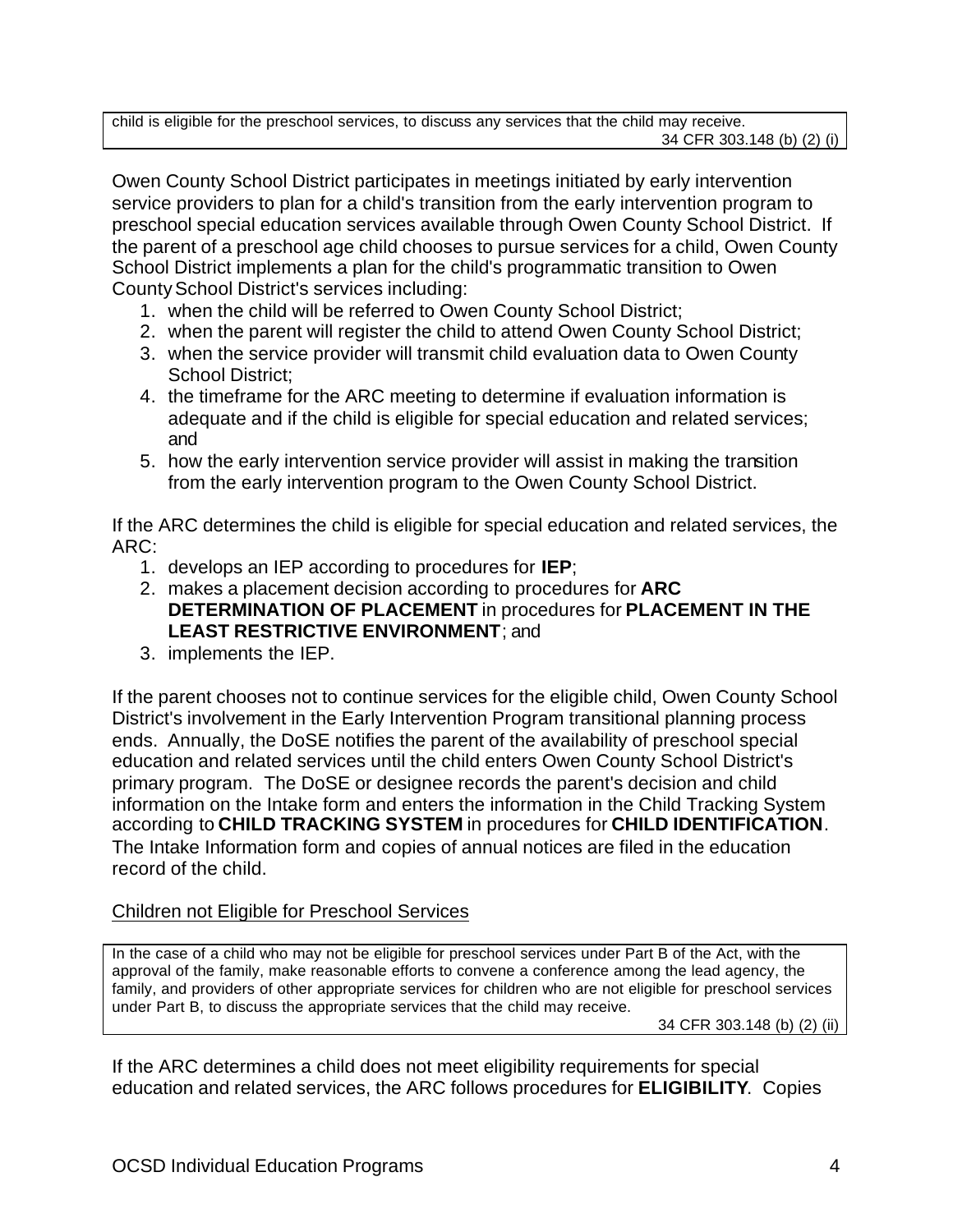of the Conference Summary and any notices are filed in the education record of the child.

# **Post-School Transition Services**

Transition services means a coordinated set of activities for a student with a disability that: (a) is designed within an outcome-oriented process (i.e., a process that outlines how a student will achieve goals consistent with the general curriculum, as appropriate), that promotes movement from school to post-school activities, including postsecondary education, vocational training, integrated employment (including supported employment), continuing and adult education, adult services, independent living, or community participation;

(b) is based on the individual student's needs, taking into account the student's preferences and interests; and

(c) includes instruction; related services; community experiences; the development of employment and other post-school adult living objectives; and if appropriate, acquisition of daily living skills and functional vocational evaluation.

707 KAR 1:280 Section 1 (55) 34 CFR 300.29

### Individual Graduation Plan

Beginning with the graduating class of 2002, each student in a common school shall complete an individual graduation plan which incorporates emphasis on career development and shall have a total of at least twenty-two (22) credits for high school graduation.

704 KAR 3:305 (2)

Owen County School District follows district procedures for developing an Individual Graduation Plan (IGP) for all students, prior to entry into high school. The ARC discusses the IGP prior to finalizing the IEP, and the IGP is updated annually thereafter.

The ARC makes sure the student and parent surveys are updated annually to reflect the desired post school outcomes in all transition areas.

If a child elects not to attend the ARC meeting where post-school transition services are discussed, the child's teacher takes steps to ensure that the youth's preferences and interests are considered. This information may be gained from an interview with the student.

### Failure of an Agency (other than the LEA) to Provide Transition Services

If an agency, other than the LEA, (or state agency responsible for developing the child's IEP) fails to provide the transition services described in the IEP, the LEA (or the state agency responsible for developing the child's IEP) shall reconvene the ARC to identify alternative strategies to meet the child's transition objectives set out in the IEP.

> 707 KAR 1:320 Section 6 (5) 34 CFR 300.348 (a) 34 CFR Part 300 Appendix A, Q. 12

If an agency fails to provide a service identified by the ARC, the ARC documents attempts made to identify alternative strategies.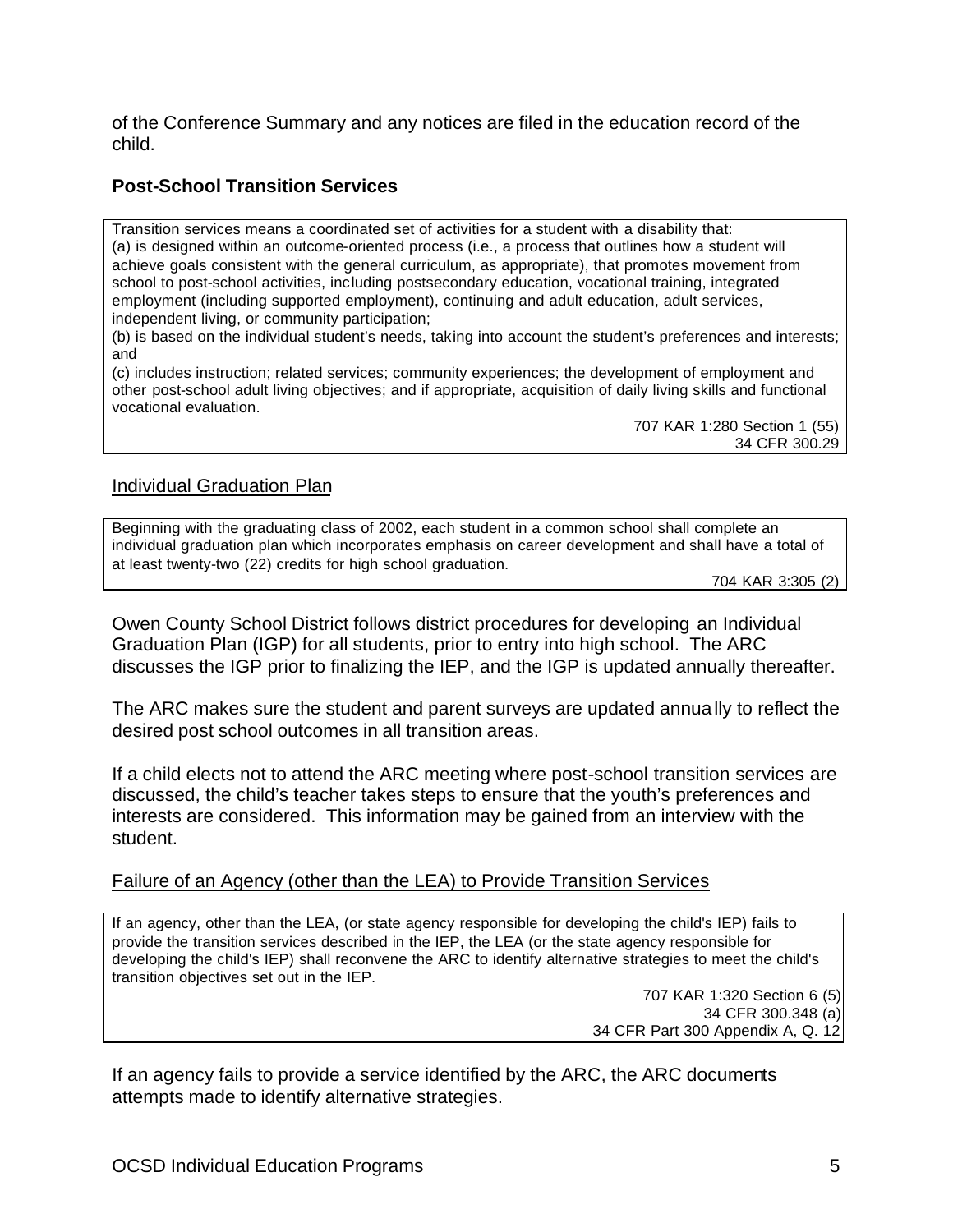Alternative strategies to meet the student's transition objectives may include the identification of another funding source, referral to another agency, the public agency's identification of other district-wide or community resources that it can use to meet the student's identified needs appropriately, or a combination of these strategies.

A participating agency shall not be relieved of the responsibility under IDEA to provide or pay for any transition service that the agency would otherwise provide to children with disabilities who meet the eligibility criteria of the agency.

707 KAR 1:320 Section 6 (6) 34 CFR 300.348 (b) 34 CFR Part 300 Appendix A, Q. 12

# **ORGANIZING THE MEETING TO DEVELOP, REVIEW, OR REVISE AN IEP**

Prior to the development, review, or revision of the IEP, the special education teacher/case manager selects and notifies ARC members for an ARC Meeting. The special education teacher/case manager notifies all members to bring data or information about the child to use in developing the IEP. If the IEP will be reviewed or revised, the special education teacher/case manager asks the IEP implementers to bring progress data toward the IEP goals/benchmarks/objectives. The information may include oral or written statements of recommendations for priority needs, evaluation results, student progress, present levels of educational performance, annual goals, benchmarks or objectives, and types of special education and related services. No member of an ARC presents a final IEP.

The special education teacher/case manager is responsible for making sure that the ARC decisions are documented on the Conference Summary and IEP, as appropriate.

A copy of the procedural safeguards shall be given to the parents of a child with a disability:

- (a) upon initial referral for evaluation;
- (b) upon invitation of each ARC meeting;
- (c) upon reevaluation of the child; and
- (d) upon receipt of a request for a due process hearing.

707 KAR 1:340 Section 3 (4) 34 CFR 300.304 (a)

The ARC Chairperson or another ARC member asks the parent if they received a copy of the Procedural Safeguards (parent rights), and asks if the parent has questions or wants a review of the rights (according to **PROCEDURAL SAFEGUARDS**).

The steps for the development, review, and revision of the IEP include:

- 1. developing the Present Level of Educational Performance, including the consideration of special factors;
- 2. prioritizing needs, and developing goals and benchmarks/objectives;
- 3. specifying the special education and related services, supplementary aids and services, program modifications, assessment modifications, and supports for school personnel;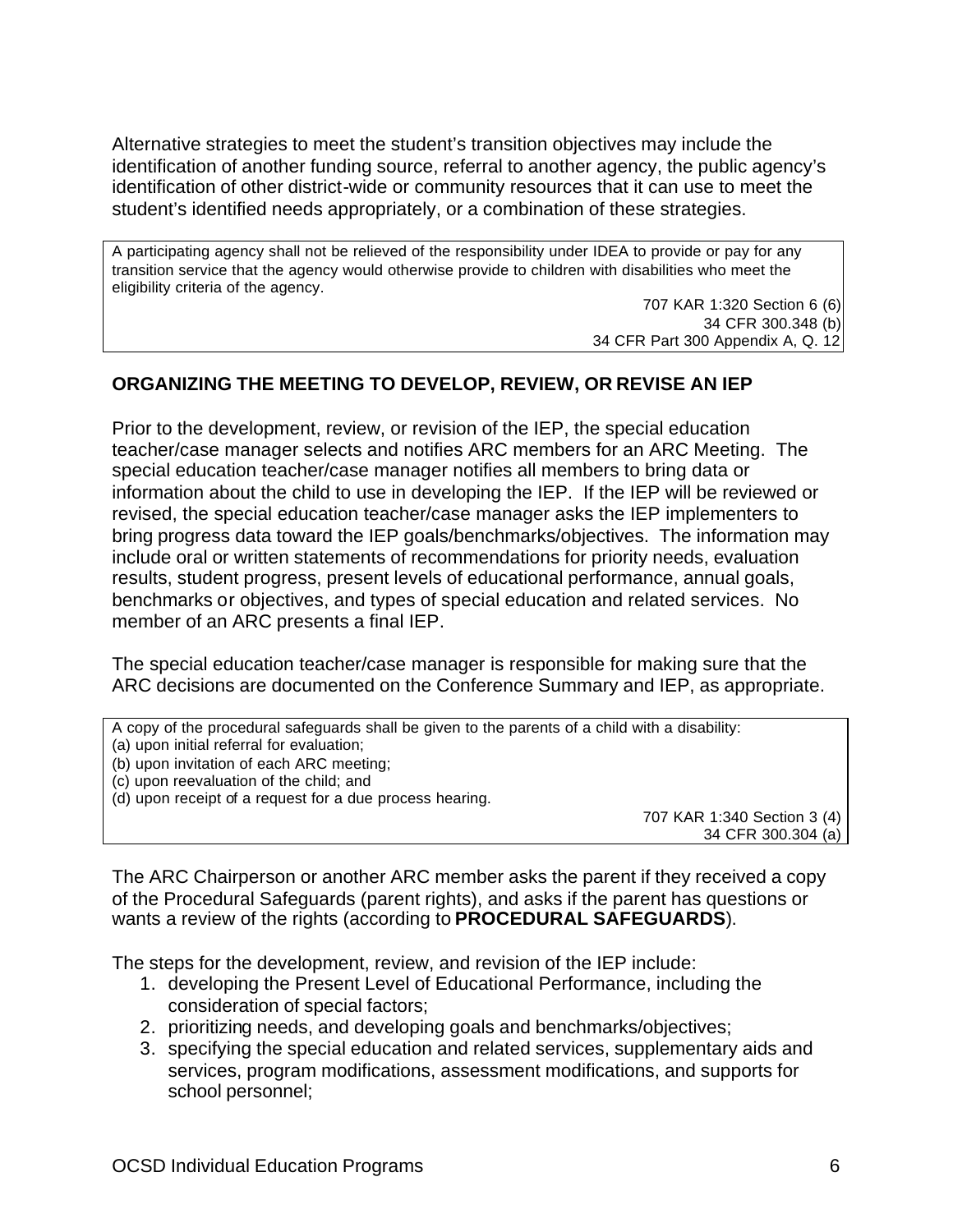- 4. determining the extent of participation with non-disabled children in academic, nonacademic, and extracurricular activities;
- 5. determining beginning dates, frequency, location, and duration of services; and
- 6. determining the method for reporting progress toward the IEP goals and objectives, and a date for annual review of progress.

# **Reaching Consensus**

What is a public agency's responsibility if it is not possible to reach consensus on what services should be included in a child's IEP?

34 CFR Part 300 Appendix A, Q. 9

The ARC members try to reach consensus when developing, reviewing or revising an IEP. ARC members reach consensus by total agreement on an issue or by negotiating a compromise to which all members can agree. Before any decision is recorded on the IEP form, the ARC Chairperson summarizes the decision, and determines the level of agreement within the ARC.

If the parent and Owen County School District personnel cannot reach consensus or negotiate a compromise on a component of an initial IEP, the ARC may develop an interim course of action in terms of services to which both parties can agree. The ARC Chairperson reminds the parent of the right of the parent and the district to resolve differences through mediation or due process procedures.

If any ARC member, other than the parent, disagrees with any part of the proposed IEP, the dissenting member(s) may attach a written statement to the Conference Summary giving the reasons for disagreement. The ARC Chairperson states the district's position explains that position in the Conference Summary.

If the parent and Owen County School District personnel cannot reach consensus on a component while reviewing or revising an IEP:

- 1. The ARC may develop an interim course of action in terms of services to which both parties can agree;
- 2. The ARC Chairperson advises the parent of the right to resolve differences through the due process procedures;
- 3. The ARC Chairperson proposes the use of mediation for resolving the difference; and
- 4. The summary recorder summarizes the points of disagreement and the interim course of action in the Conference Summary.

If the ARC cannot reach consensus on an interim measure, the last agreed upon IEP remains in effect until the disagreement is resolved. The ARC reconvenes at an agreed upon time and date unless mediation or a due process hearing is requested or a complaint is filed according to procedures in **PROCEDURAL SAFEGUARDS**.

If mediation or a due process hearing is initiated by either the parent or Owen County School District because of disagreement over the IEP, or when a complaint is filed,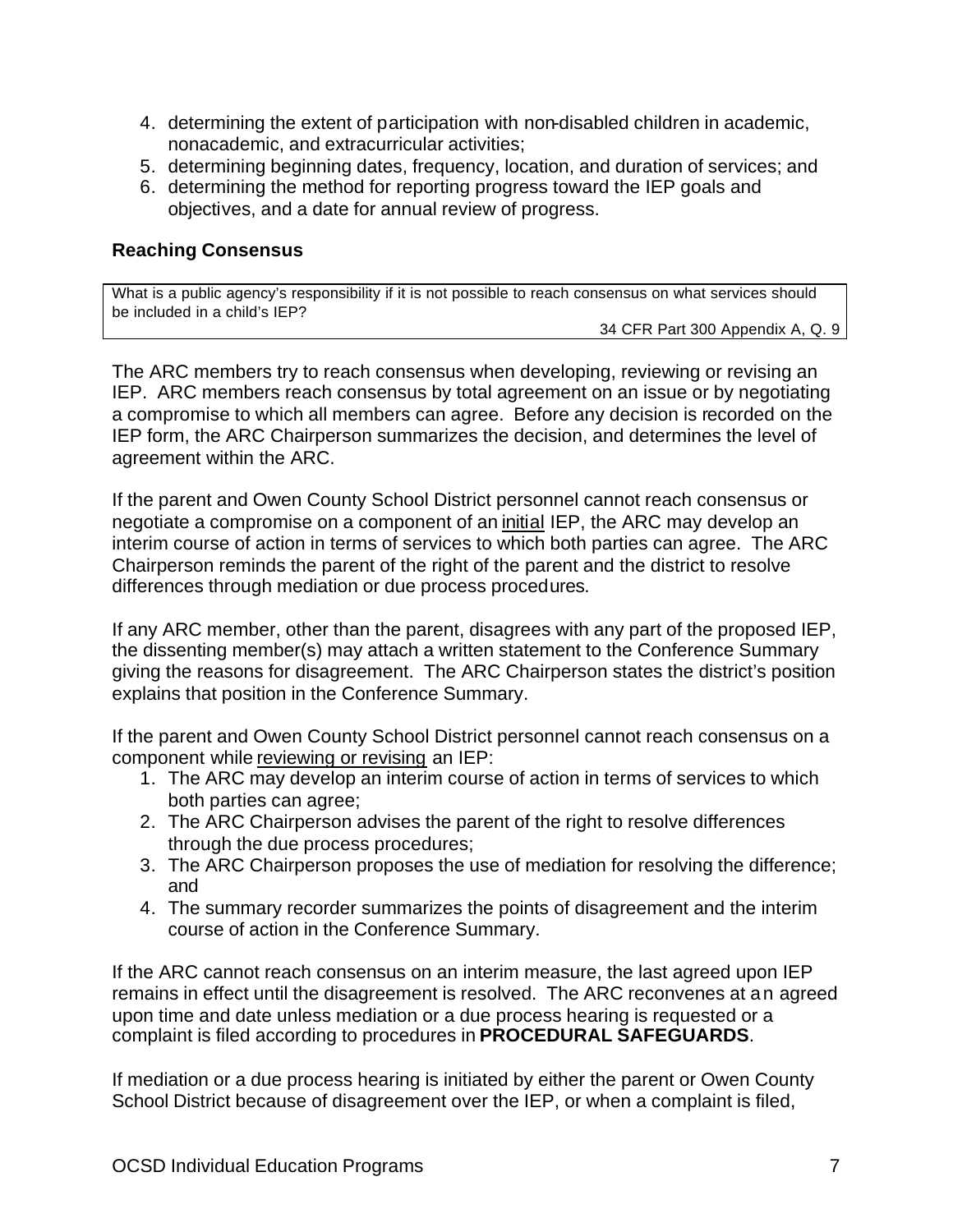Owen County School District does not change the IEP or placement of the child unless the parent and Owen County School District agree otherwise according to procedures in **PROCEDURAL SAFEGUARDS**.

If the ARC does not complete the IEP at the meeting when initial eligibility is determined, the ARC members schedule a convenient date and time to continue the meeting to complete the IEP. A reconvened meeting is held within 30 calendar days of the eligibility meeting and within 60 school days of the receipt of the parent consent to evaluate, according to **TIMELINES** in procedures for **PROCEDURAL SAFEGUARDS**.

If the ARC members do not complete review and revision of the IEP, this is documented on the Conference Summary and the ARC schedules another meeting at an agreed upon date and time, within 30 days, and prior to the annual review date.

# **DEVELOPING THE INDIVIDUAL EDUCATION PROGRAM**

An ARC shall not be required to include information under one component of a child's IEP that is already contained under another component of the child's IEP.

> 707 KAR 1:320 Section 5 (6) 34 CFR 300.346 (e) 34 CFR Part 300 Appendix A, Q. 2, 24

### **Identifying Information Regarding the Child**

Step 1: The IEP contains identifying information, which may include the following:

- a. name;
- b. date of birth (month, day, and year);
- c. grade level; and
- d. date IEP completed (the day, month, and year when the ARC members agree all components of the IEP are complete).

### **Present Levels of Educational Performance (PLEP)**

An ARC shall consider in the development of an IEP: (a) the strengths of the child and the concerns of the parents for enhancing the education of their child; (b) the results of the initial or most recent evaluation of the child; and (c) as appropriate, the results of the child's performance on any general state or district-wide assessments program. 707 KAR 1:320 Section 5 (1)

34 CFR 300.346 (a) (1) 34 CFR Part 300 Appendix A, Q.1

The IEP for each child shall include a statement of the child's present levels of educational performance, including how the child's disability affects the child's involvement and progress in the general curriculum, as provided in the Kentucky Program of Studies, 707 KAR 3:303, or for preschool children, as appropriate, how the disability affects the child's participation in appropriate activities; 707 KAR 1:320 Section 5 (7) (a)

34 CFR 300.347 (a) (1) (i-ii) 34 CFR Part 300 Appendix A, Q. 1 & 2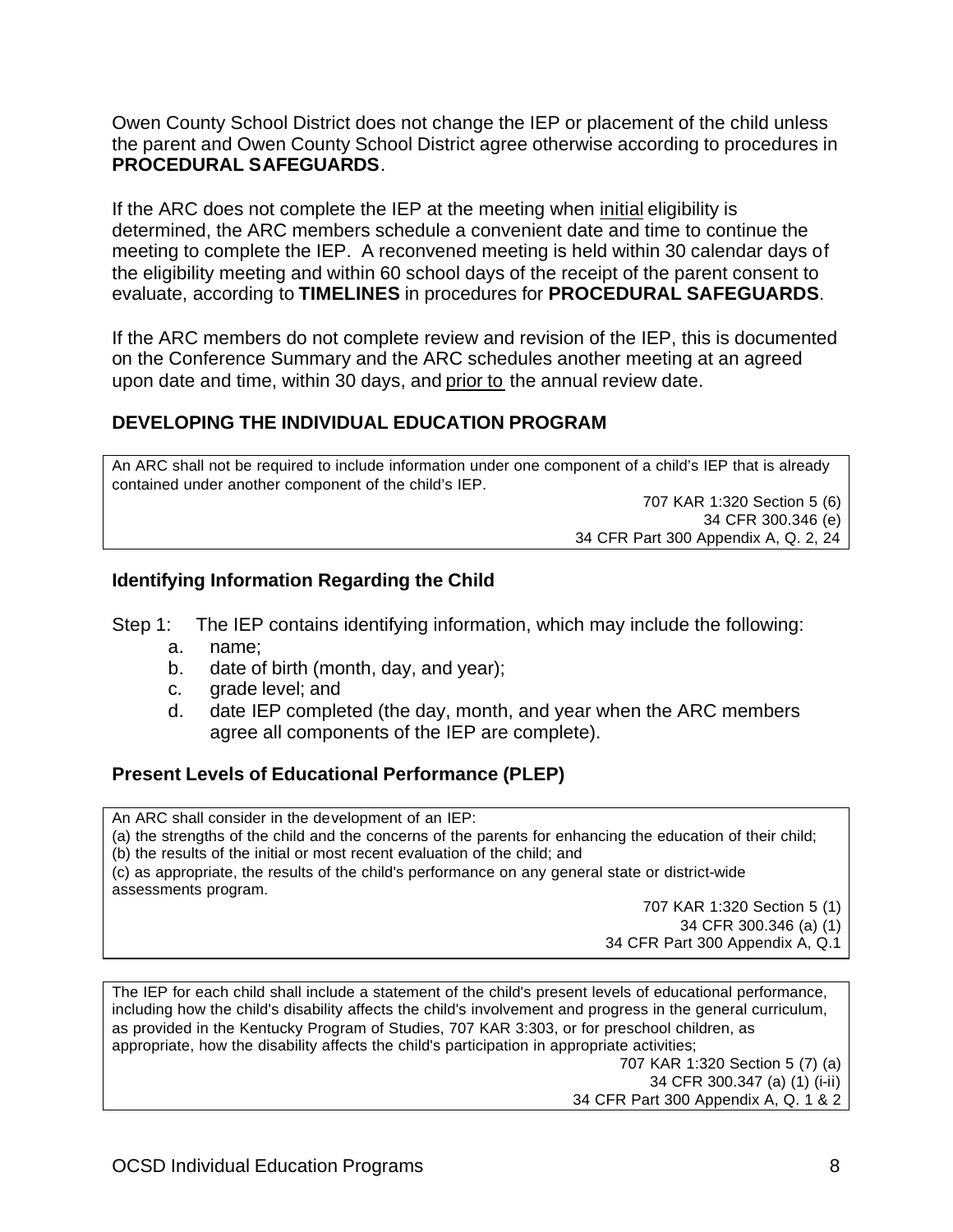- Step 2: The ARC describes the child's performance in the following areas: general intelligence; communication; academic performance; health, vision, hearing, and motor; social and emotional; and transition by:
	- a. using student performance data, evaluation information, and progress data;
	- b. reviewing the curriculum documents to determine the child's performance within the curriculum;
	- c. indicating the areas in which the student is performing commensurate with peers; and
	- d. determining how the child's disability affects involvement and progress in the POS/curriculum.

# **Statement of Transition Service Needs (for students 14 or older)**

Beginning at age fourteen (14), or younger if deemed appropriate by the ARC, the IEP for a child with a disability shall include a statement of the transition service needs of the child under the applicable components of the child's IEP that focus on the child's course of study. This statement shall be updated annually.

707 KAR 1:320 Section 6 (1) 34 CFR 300.347 (b) (1) 34 CFR Part 300 Appendix A, Q. 11

The ARC reviews the IGP and assessment information and documents the statement of transition service needs in the PLEP (the focus is typically instruction). The ARC reviews and, as needed, revises the statement of transition service needs annually. The statement of transition service needs is developed to meet the post-school activities related to the Kentucky Program of Studies, and is based on results of formal and informal assessments, the IGP, and the transition domains.

# **Statement of Needed Transition Services (for students 16 or older)**

For a child beginning at age sixteen (16), or younger if deemed appropriate by the ARC, the IEP for the child with a disability shall include a statement of needed transition services for the child, including, if appropriate, a statement of the interagency responsibilities or any needed linkages. 707 KAR 1:320 Section 6 (2)

34 CFR 300.347 (b) (2)

The ARC reviews the IGP, statement of transition service needs, and assessment information to develop a statement of interagency transition services, if appropriate. The ARC indicates:

- a. responsibilities of each agency, linkages, or both;
- b. a description of the specific services to be provided;
- c. projected dates for initiation of services and anticipated duration (beginning and ending dates); and
- d. the agency that is responsible.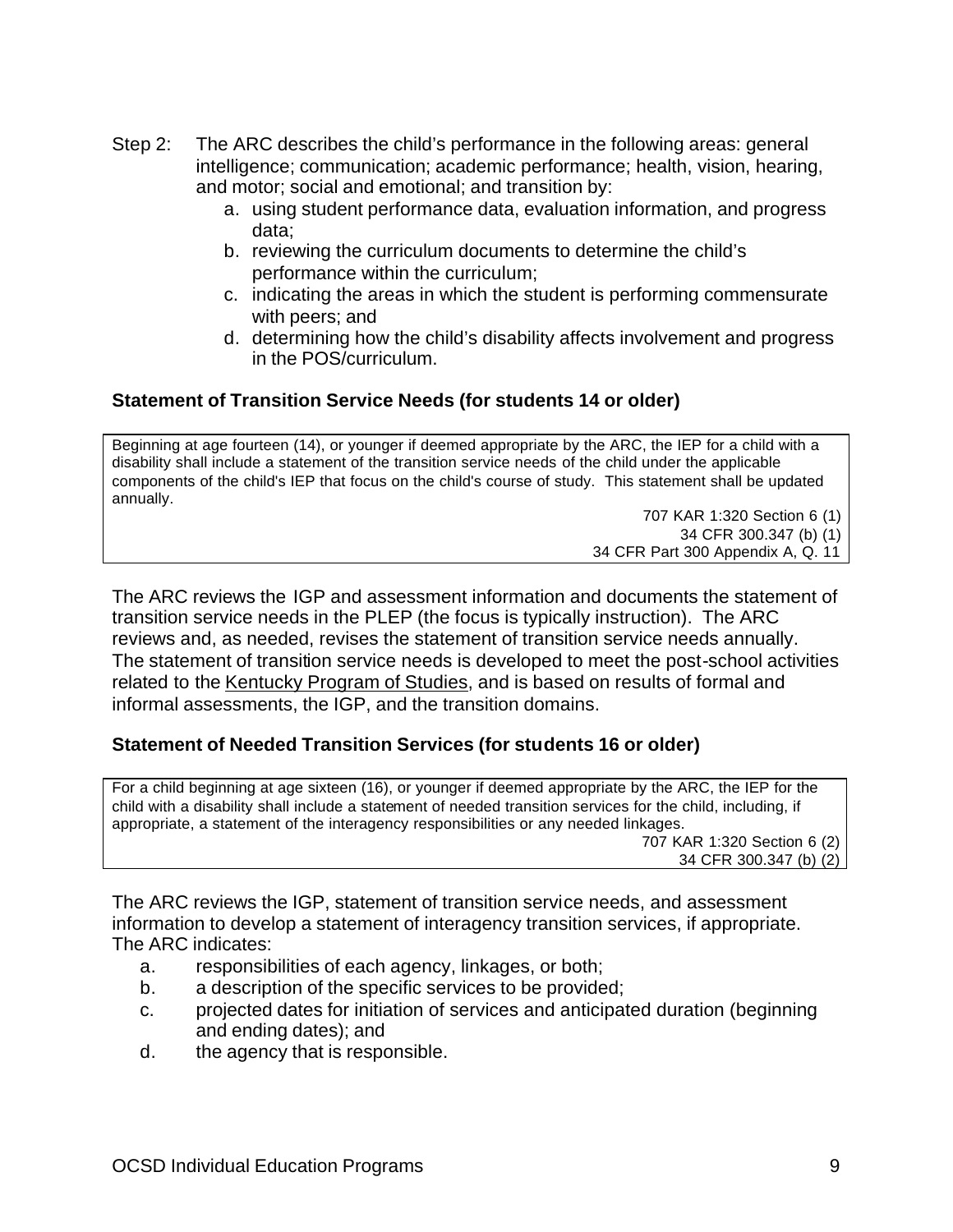The ARC decisions are documented on the IGP or IEP as appropriate (IEP component for students 16 and older)

# **Developing Measurable Annual Goals, Including Benchmarks or Objectives**

The IEP for each child shall include: (b) a statement of measurable annual goals, including benchmarks or objectives related to: 1. meeting the child's needs that result form the disability to enable the child to be involved in and progress in the general curriculum as provided in the Kentucky Program of Studies, 707 KAR 3:303, or for preschool children, as appropriate, to participate in appropriate activities, and 2. meeting the child's other educational needs that result from the disability. 707 KAR 1:320 Section 5 (7) (b)

34 CFR 300.347 (a) (2)

34 CFR Part 300 Appendix A, Q.1, 2, 3

- Step 3: The ARC reviews the PLEP to prioritize the skills and/or content knowledge most important for the student to acquire in the next twelve months. The ARC considers:
	- a. student strengths and interests
	- b. amount of time left in school
	- c. skills needed to achieve life/transition goals
	- d. behaviors that appear most modifiable
	- e. parent, teacher, and student concerns
- Step 4: Based on the prioritized areas, the ARC writes measurable goals using Kentucky's Learning Goals and Academic Expectations, the Kentucky Program of Studies or Owen County School District Curricular Documents.

The ARC uses the curricular materials and/or other materials to develop benchmarks and/or objectives to determine the focus for:

- a. the student's instruction; and
- b. meeting the child's other educational needs.

An IEP shall include a statement of:

(a) how the child's progress toward the annual goals will be measured; and (b) how the parents will be regularly informed, at least as often as the school or LEA informs parents of

the progress of all children.

707 KAR 1:320 Section 5 (13) 34 CFR 300.347 (7) 34 CFR Part 300 Appendix A, Q. 5, 10

## Step 5: The ARC determines the methods needed to measure/evaluate the goals, benchmarks and/or objectives to document the student's success and progress toward the annual goals.

A parent shall be informed of:

(a) their child's progress towards the annual goals; and

(b) the extent to which that progress is sufficient to enable the child to achieve the goals by the end of the year.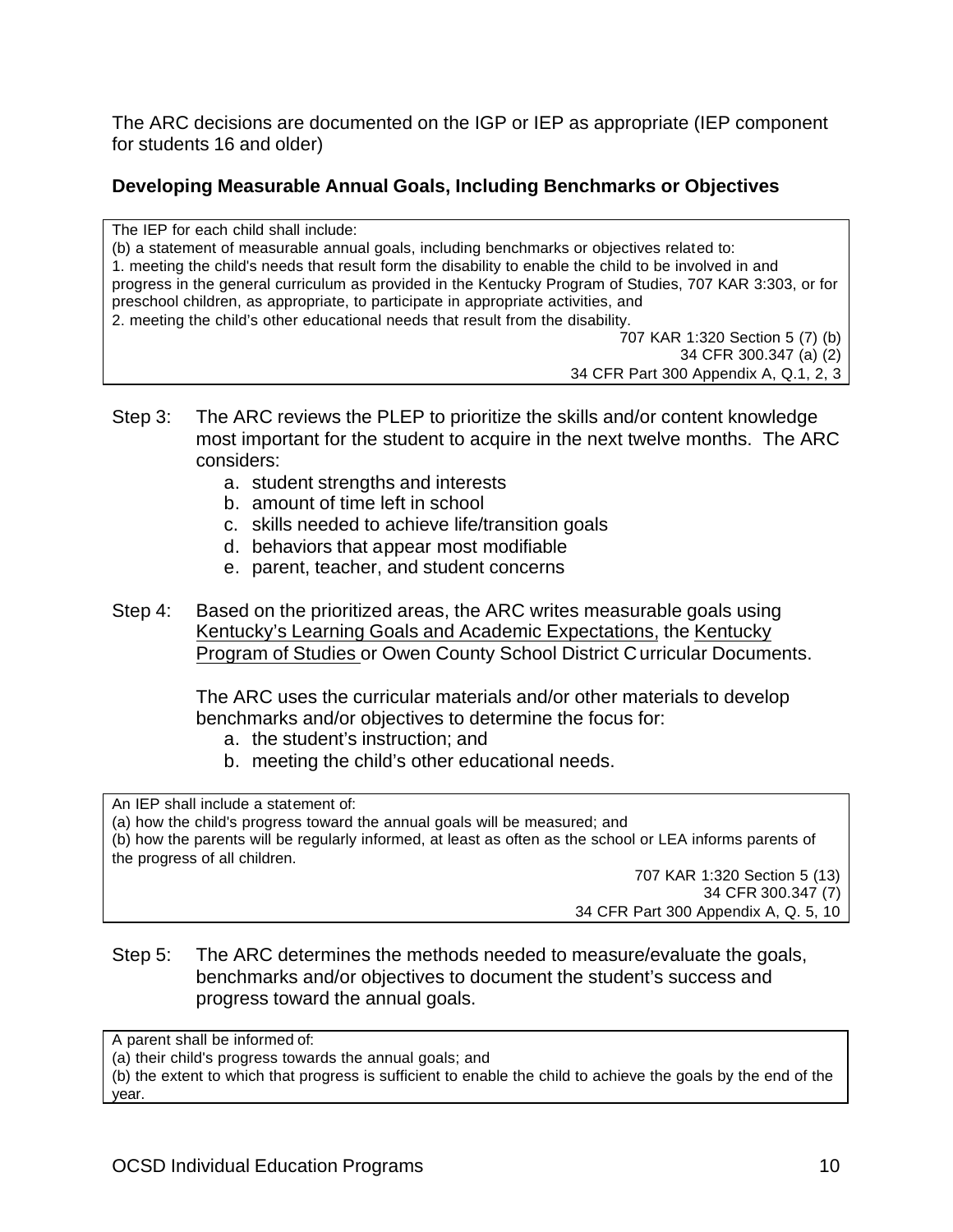Step 6: The ARC determines how the parents will be regularly informed of:

- a. the progress of their child (i.e., mid-term, six weeks, quarterly); and
- b. an indication if the progress is sufficient to enable the child to achieve the goals by the end of the year.

# **IEP Services: Specially Designed Instruction, Supplementary Aids and Services, Assessment Modifications, Related Services, Program Modifications, and Support for School Personnel**

An IEP shall include a statement of the specially designed instruction and related services and supplementary aids and services to be provided to the child, or on behalf of the child. There shall also be a statement of the program modifications and supports for school personnel that will be provided for the child to:

(a) advance appropriately toward attaining the annual goals;

(b) be involved and progress in the general curriculum;

(c) participate in extracurricular and other nonacademic activities; and

(d) be educated and participate with other children with or without disabilities.

707 KAR 1:320 Section 5 (8) 34 CFR 300.347 (a) (3) 34 CFR Part 300 Appendix A, Q. 1

Step 7: The ARC reviews the student performance information, the PLEP, and the goals, benchmarks, and/or objectives to determine the services needed to implement the IEP. The ARC documents the answers to the following questions:

### Specially Designed Instruction

Transition services for children with disabilities may be special education, if provided as specially designed instruction or related services, if required to assist a child with a disability to benefit from special education.

> 707 KAR 1:320 Section 6 (3) 34 CFR 300.29 (b) 34 CFR Part 300 Appendix A, Q. 12

What changes in content, methodology, or instruction are needed for to the student to make progress in the general curriculum?

### Supplementary Aids and Services

What aids, services, and supports need to be provided to the student in general education classes or other educational settings to enable the student to be educated with nondisabled students?

Participation in State-Wide Assessment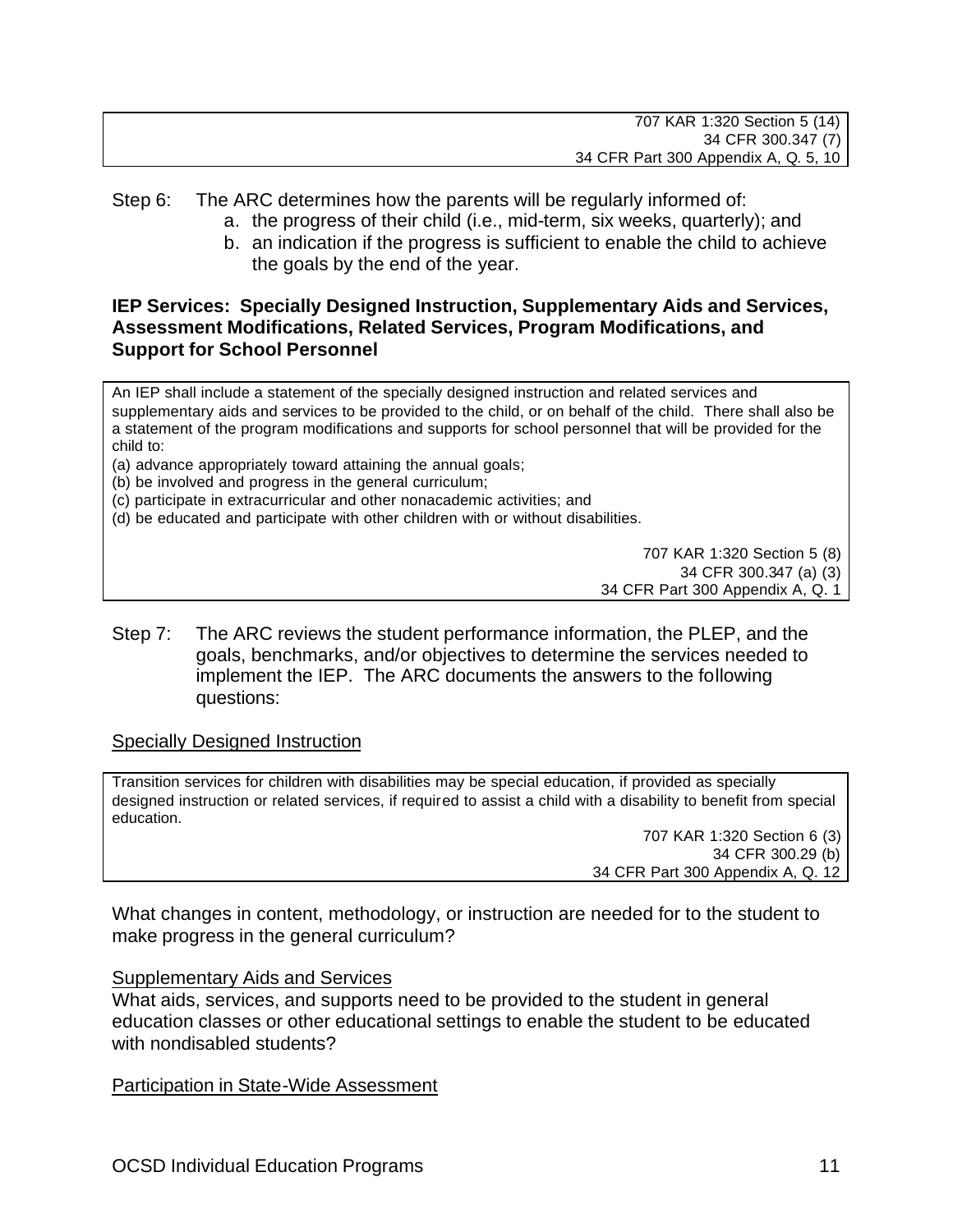An IEP shall contain a statement of any individual modifications to be provided the child in order to participate in the state or district-wide assessment. These modifications shall be based on the requirements contained in 703 KAR 5:070, Inclusion of Special Populations in the State-Required Assessment and Accountability Programs.

> 707 KAR 1:320 Section 5 (10) 34 CFR 300.347 (a) (5) (i) 34 CFR Part 300 Appendix A, Q. 1

If the ARC determines that the child meets the criteria for participation in the alternate portfolio, as provided in 703 KAR 5:070, it shall provide a statement of its decision and the reasons for the decision. 707 KAR 1:320 Section 5 (11) 34 CFR 300.347 (a) (5) (ii) 34 CFR Part 300 Appendix A, Q. 1

| A LEA shall be responsible for including children with disabilities in the state-wide assessment as |  |
|-----------------------------------------------------------------------------------------------------|--|
| provided in 703 KAR Chapter 5.                                                                      |  |
| 707 KAR 1:320 Section 8 (2)                                                                         |  |
| 34 CFR 300.138                                                                                      |  |

What modifications are needed by the student in order to participate in state or districtwide assessment? The ARC documents the decisions on the Accommodations and Modifications Determination Form.

If the student qualifies for an alternate portfolio, (according to **Determining Certificate of Completion and Alternate Portfolio** in procedures for **IMPLEMENTATION AND SERVICE DELIVERY)** the ARC documents the decision on the IEP.

### Related Services

If specially designed instruction alone will not facilitate progress toward the IEP goals, benchmarks and objectives, the ARC documents the answers to the following:

What related service(s) is needed by the student to:

- 1. benefit from, participate in, or be provided specially designed instruction?
- 2. facilitate access to public school?
- 3. be educated and participate with other students, with or without disabilities?

#### Program Modifications and Supports for School Personnel

What specialized training, use of school time, or use of school staff needs to be provided to personnel or parents, on behalf of the student to meet the unique needs?

### **Beginning Dates, Duration, Frequency, and Location of Services**

An IEP shall include the projected date of the beginning of the services and modifications listed on the IEP and the anticipated frequency, location (i.e., regular or special education), and duration of the services and modifications.

707 KAR 1:320 Section 5 (12) 34 CFR 300.347 (a) (6) 34 CFR Part 300 Appendix A, Q. 35

Must the IEP specify the amount of services or may it simply list the services to be provided? The amount of a special education or related service to be provided to a child may be stated in the IEP as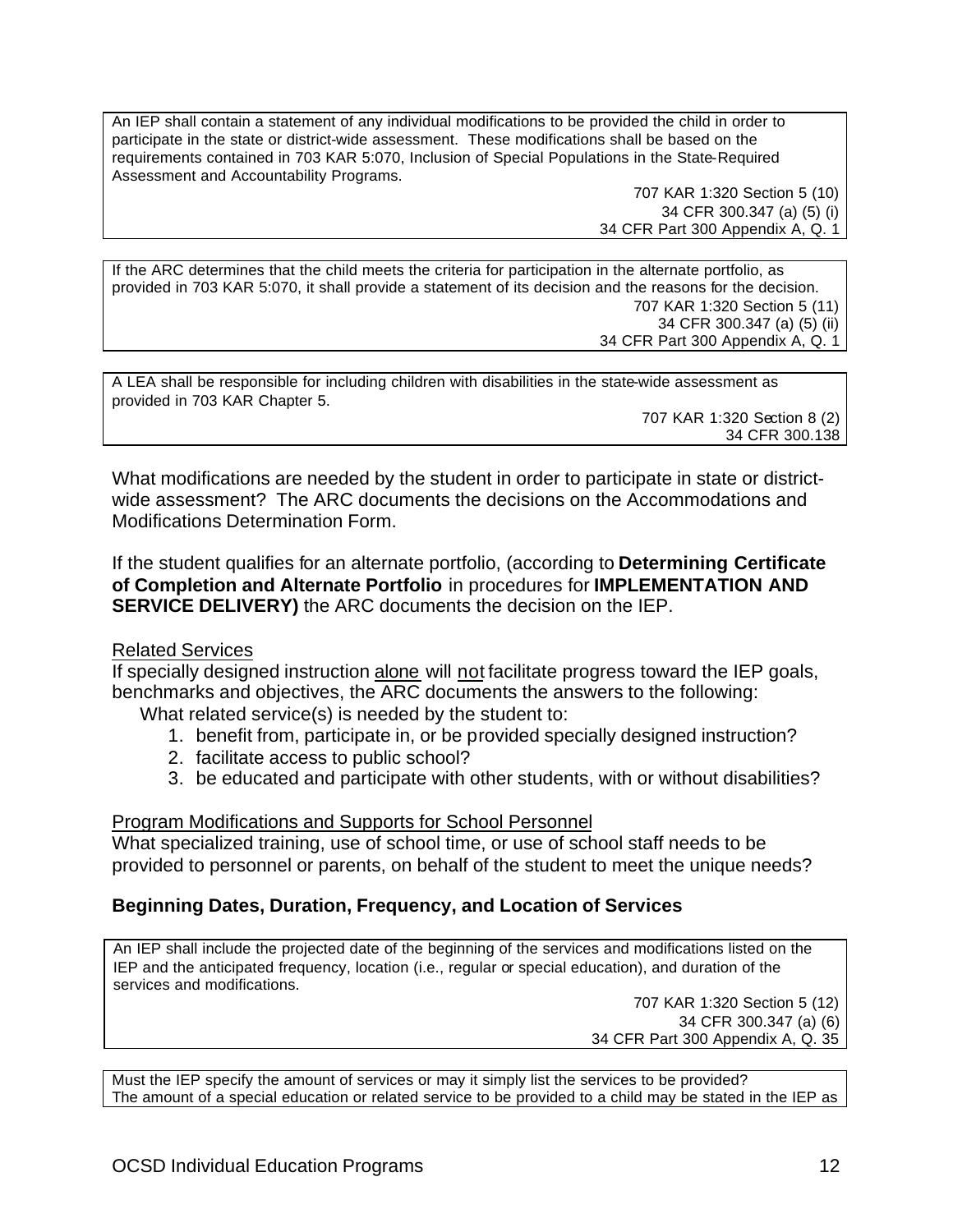a range (e.g., speech therapy to be provided three times per week for 30-45 minutes per session) only if the ARC determines that stating the amount of services as a range is necessary to meet the unique needs of the child. For example, it would be appropriate for the IEP to specify, based upon the IEP team's determination of the student's unique needs, that particular services are needed only under specific circumstances, such as the occurrence of a seizure or of a particular behavior. A range may not be used because of personnel shortages or uncertainty regarding the availability of staff. 34 CFR Part 300 Appendix A, Q. 35

Step 8: The ARC reviews the services determined and documents:

- a. the projected date for the beginning of each service on the IEP;
- b. how long the service(s) will be provided for each type of service specified on the IEP;
- c. how often the student will receive each service on the IEP; and
- d. where the services(s) will be provided (i.e., regular education, special education, or both.)

# **Participation in the General Education Program**

An IEP shall contain an explanation of the extent, if any, to which the child will not participate with nondisabled children in regular classes.

707 KAR 1:320 Section 5 (9) 34 CFR 300.347 (a) (4)

and in extracurricular and nonacademic activities.

34 CFR 300.347 (a) (3) (ii) and (4) 34 CFR Part 300 Appendix A, Q. 1 34 CFR Part 300, Analysis of Comments, p. 12593

- Step 9: The ARC lists the classes and activities in which the child will participate in the:
	- a. special education environment; and
	- b. general education environment.

# **Physical Education**

A LEA shall make available to every child with a disability:

(1) physical education services, specially designed if necessary; or

(2) the opportunity to participate in the regular physical education program available to children without disabilities unless:

(a) the child is enrolled full time in a separate facility in which case the agency responsible for the education of the child in that facility shall ensure the child receives appropriate physical education; or (b) the child needs specially designed physical education as prescribed in the child's IEP.

707 KAR 1:290 Section 6 34 CFR 300.307

Step 10: The ARC members decide, based on data collected and the PLEP descriptions in the IEP, if the child is to receive physical education in the general education classes, with or without supplementary aids and services, or specially designed physical education. If goals/benchmarks/objectives include PE, then the ARC describes the specially designed instruction or adaptive PE in the IEP.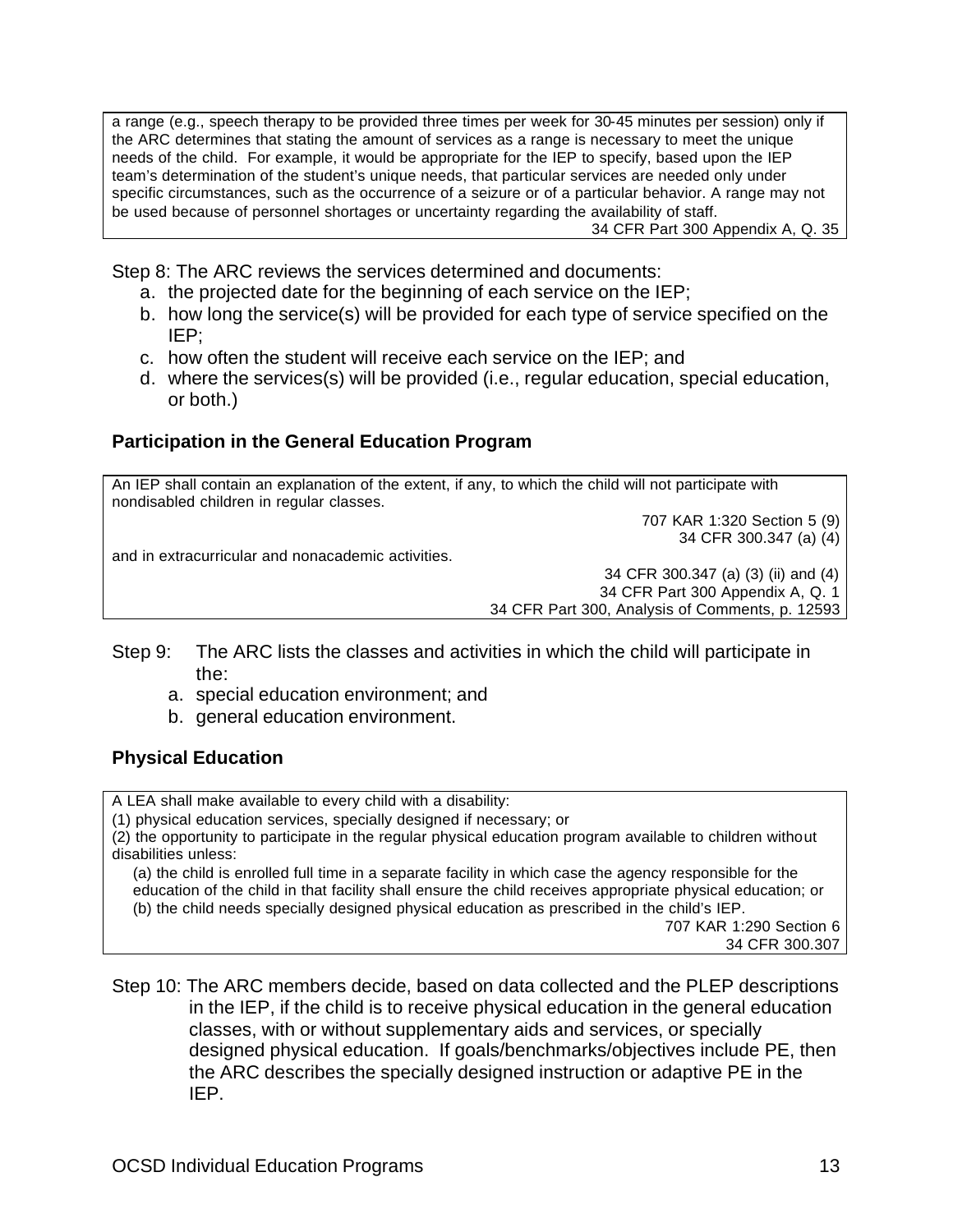### **Student Reaching the age of Majority**

At least one year prior to the child reaching age of majority, the IEP shall include a statement that the child (and the parents) has been informed of his rights under 707 KAR Chapter 1 and that the rights will transfer to the child upon reaching age of majority.

> 707 KAR 1:320 Section 6 (4) 34 CFR 300.347 (c) 34 CFR 300.517 34 CFR Appendix A, Q. 6

Step 11: At the annual review meeting prior to the student's eighteenth  $(18<sup>th</sup>)$  birthday, the ARC Chairperson gives the parent and the student notice (according to **RIGHTS OF THE ELIGIBLE STUDENT** in procedures for **CONFIDENTIALITY**) that the rights of the parent and access to educational records transfer from the parent to the student upon the student's eighteenth birthday. The IEP recorder documents the statement on the IEP.

## **Consideration of Special Factors**

An ARC shall:

(a) in the case of a child whose behavior impedes his or her learning or that of others, consider, if appropriate, strategies, including positive behavioral interventions, strategies and supports, to address that behavior;

(b) in the case of a child with limited English proficiency, consider the language needs of the child as those needs relate to the child's IEP;

(c) in the case of a child who is blind or visually impaired, provide for instruction in Braille and the use of Braille, unless the ARC determines, after an evaluation of the child's reading and writing skills, needs, and appropriate reading and writing media (including an evaluation of the child's future needs for instruction in Braille or the use of Braille), that instruction in Braille or the use of Braille is not appropriate for the child; (d) consider the communication needs of the child;

(e) in the case of a child who is deaf or hard of hearing, consider the child's language and communication needs, opportunities for direct communications with peers and professional personnel in the child's language and communication mode, academic level, and full range of needs, including opportunities for direct instruction in the child's language and communication mode: and

(f) consider whether the child needs assistive technology.

All these factors shall be considered, as appropriate, in the review, and if necessary, revision of a child's IEP.

> 707 KAR 1:320 Section 5 (2-3) 34 CFR 300.346 (a) (2) 34 CFR Part 300 Appendix A, Q.38

See also KRS 158.282, Instruction of all blind students in the use of Braille.

Once the ARC has considered all of these factors, the ARC shall include a statement on the IEP indicating the needs for a particular device or service (including an intervention, accommodation, or other program modification), if any are needed, in order for the child to receive a free appropriate public education (FAPE).

> 707 KAR 1:320 Section 5 (4) 34 CFR 300.346 (c)

Step 12: The ARC reviews the IEP and considers any special factors for the child (i.e., behavior concerns, Limited English Proficiency, blind/visually impaired,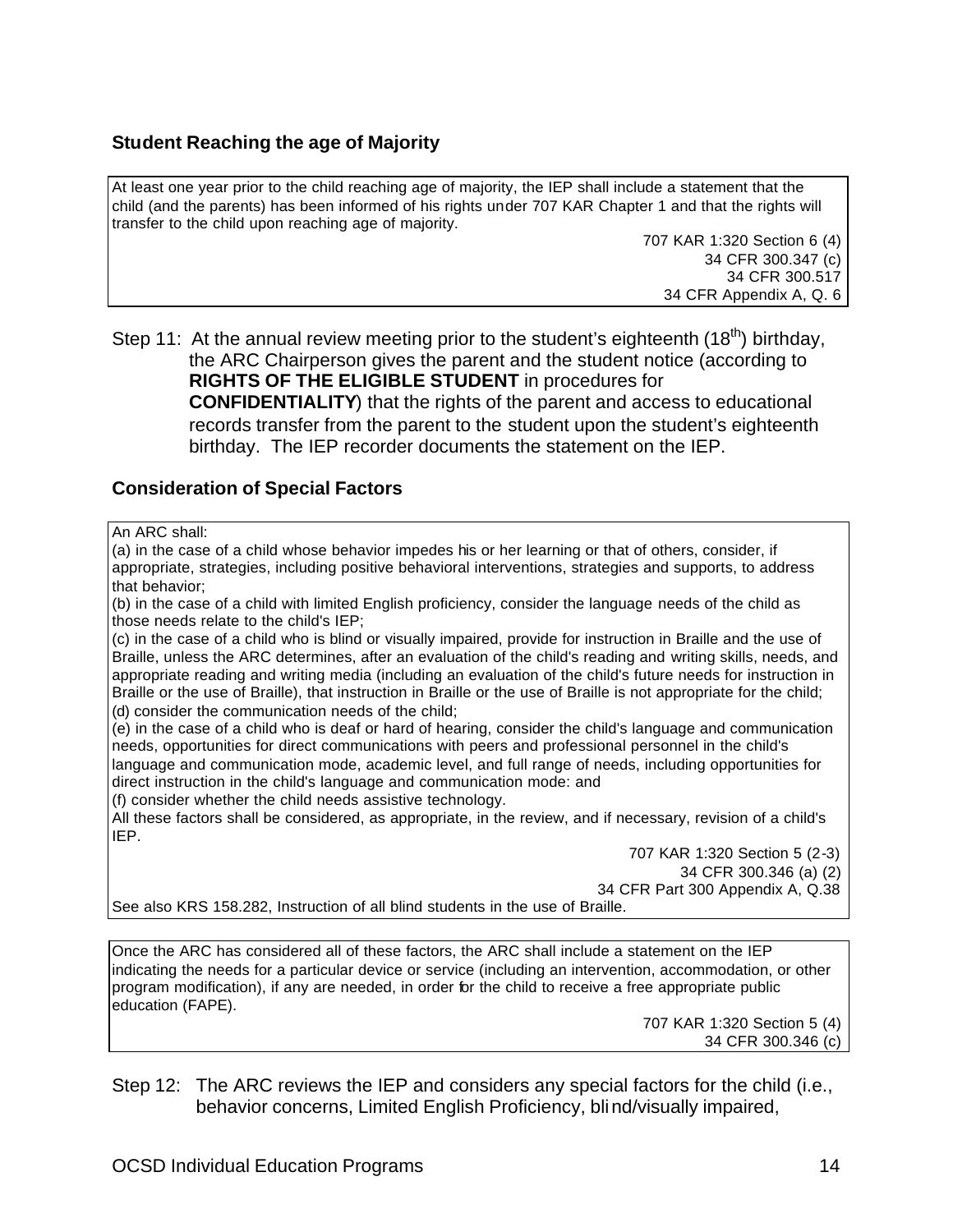communication needs, deaf/hearing impaired, and assistive technology needs) that may need to be addressed.

#### Assistive Technology Services and Devices

A LEA shall ensure that assistive technology devices or assistive technology services, or both are made available to a child with a disability if required as part of the child's special education, related services, or supplemental aids and services.

> 707 KAR 1:290 Section 7 (1) 34 CFR 300.308 (a)

On a case by case basis, the use of school-purchased assistive technology devices in a child's home or in other settings is required if the ARC determines that the child needs access to those devices in order to receive FAPE.

> 707 KAR 1:290 Section 7 (2) 34 CFR 300.308 (b) 34 CFR Part 300 Appendix A, Q. 36

Step 13: The ARC determines if assistive technology devices and/or services are needed to implement the IEP. If the ARC determines the student needs to use the device at home or outside of school, the Chairperson asks the parent to complete a Technology Loan Agreement form.

#### **Review Date**

A LEA shall ensure that the ARC reviews each child's IEP periodically, but no less than annually, to determine whet her annual goals are being achieved.

707 KAR 1:320 Section 2 (4) (a) 34 CFR 300.343 (c) (1) 34 CFR Appendix A, Q. 20

Step 14: The ARC determines the date, within twelve calendar months, to review the IEP.

### **IEP COMPLETED**

A LEA shall give the parents a copy of the child's IEP at no cost to the parent. 707 KAR 1:320 Section 4 (8) 34 CFR 300.345 (f) 34 CFR Part 300 Appendix A, Q. 8

When all components of the IEP are complete, the ARC Chairperson gives a copy of the IEP, Conference Summary, and any other appropriate documents to the parent. The assigned case manager files the originals of the IEP, Conference Summary, and other forms in the due process folder of the child.

If the parent does not attend the ARC meeting to develop the initial IEP, the ARC Chairperson sends a copy of the IEP, Conference Summary, and Consent for Special Education and Related Services form to the parents. Owen County School District does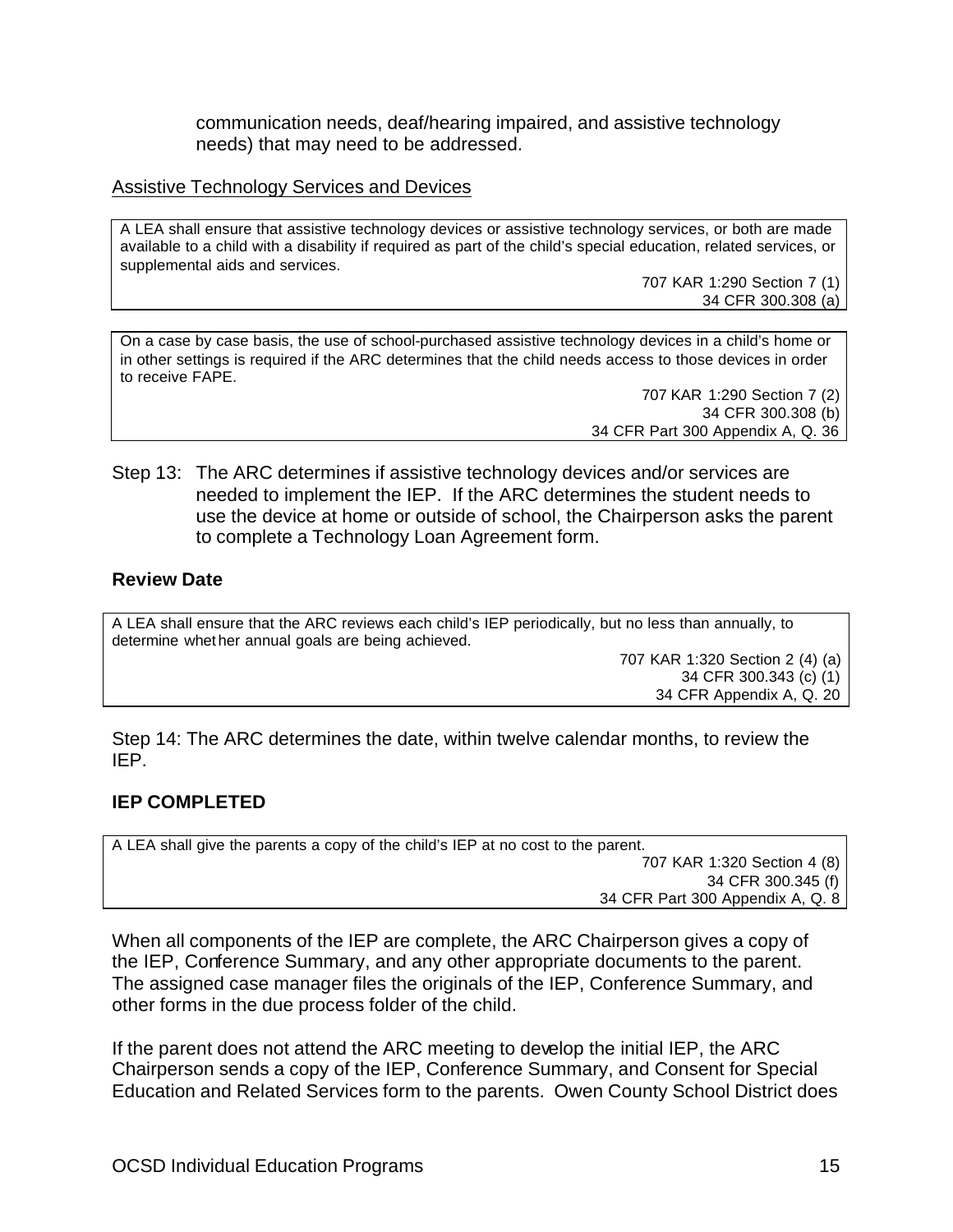not implement the IEP until the signed Consent for Special Education and Related Services is received.

If the parent does not attend a meeting to review or revise the IEP, the ARC Chairperson sends a copy of the IEP and Conference Summary to the parents, and services begin as indicated in the revised IEP.

The ARC documents attempts to encourage parent participation and attendance at the meeting according to Methods to Ensure Parent Participation in procedures for **PROCEDURAL SAFEGUARDS**.

## **EXTENDED SCHOOL YEAR**

A LEA shall ensure that extended school year services are available to each child with a disability, as necessary, to provide FAPE. The determination of the need for extended year services shall be made on an individual basis. In making this determination, the LEA shall not: (1) limit the provision of extended year services to a particular category(s) of disability; or (2) unilaterally limit the type, amount, or duration of those services.

707 KAR 1:290 Section 8 34 CFR 300.309

Owen County School District provides an extended school year to children with disabilities, regardless of the nature or severity of the disability, if the ARC determines the services are required in order for the child to receive a free appropriate public education. An extended school year program is provided when the recoupment time for a child with a disability exceeds that of similar age peers who are not disabled and who experience the same lapse in instruction.

An extended school year program extends beyond the regular school year for the purpose of maintaining the child's current skill level, which without continued instruction, would be lost or would require an inordinate time to regain those skills. ESY services are not designed to teach new skills, prevent normal amounts of regression, or allow the child to make additional progress, but simply to maintain the student's present level of educational performance of previously learned skills and prevent excessive recoupment time.

### **Documentation of Regression and Recoupment Time**

The implementers collect progress data relative to the IEP goals/benchmarks/objectives taught to demonstrate student performance and trends. Measurement is taken at the following times:

- 1. the end of instruction (e.g., prior to summer break);
- 2. the beginning of instruction after a lapse of instructional time (e.g., return from summer break); and
- 3. at regular intervals until the performance level is equal to the performance when the lapse in instruction time began.